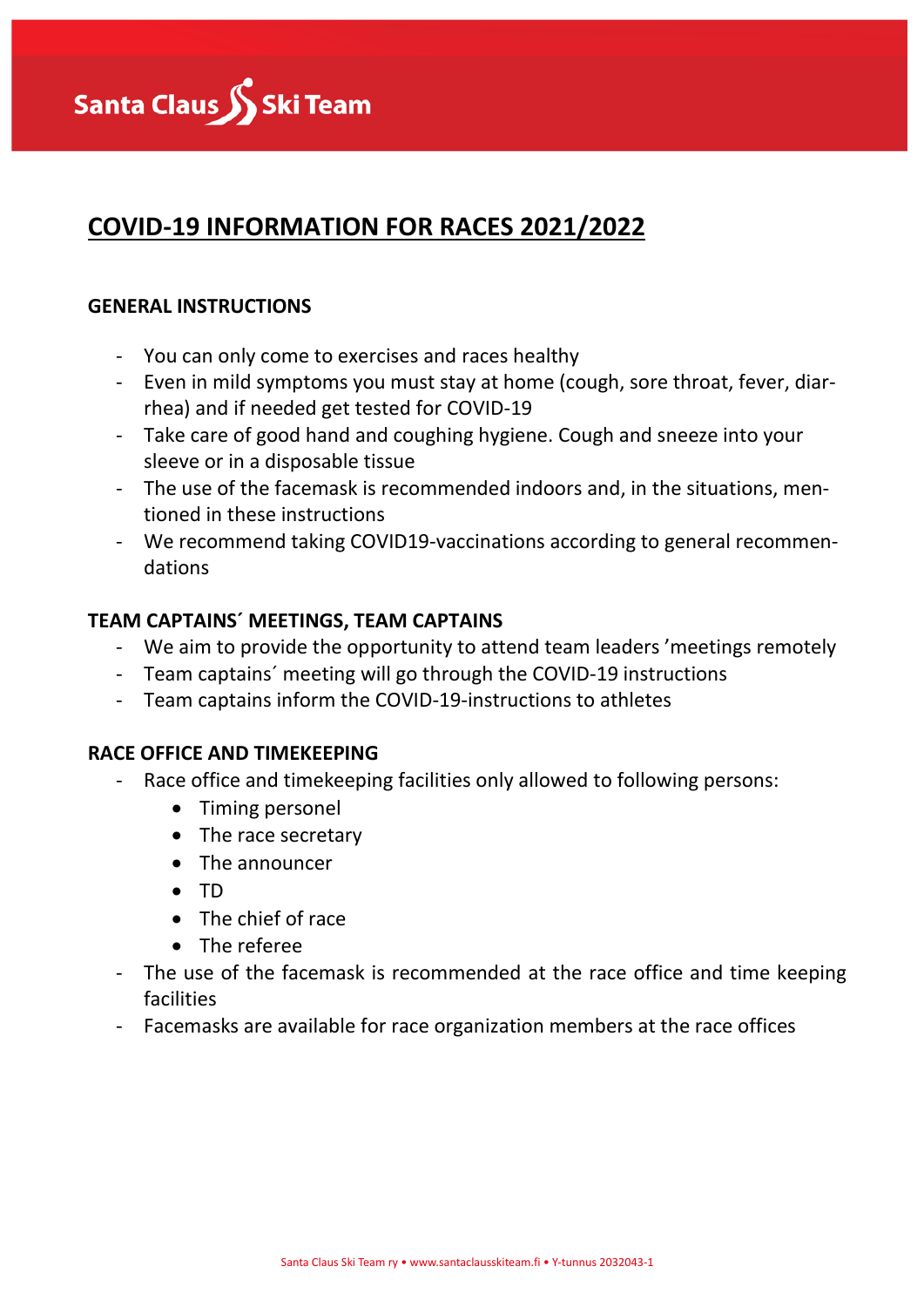

## **STARTAREA / STARTHOUSE**

- Start only allowed to following persons:
	- The starter
	- The start referee
	- The start assistant / organizer
	- TD
	- The chief of race
	- The referee
	- technical timing personel
- The use of the facemask is recommended at the start / starthouse

#### **LIFTS**

- Follow the instructions of the ski resort

#### **ATHLETES WAITING ROOMS**

- Follow general instructions
- The use of the facemask is recommended indoors

#### **PRIZE GIVING CEREMONY**

- The use of the facemask is especially recommended indoors

#### **AUDIENCE**

- Follow general instructions

#### **ORGANIZATION AND VOLUNTEER WORKERS WHILE EATING / ON BREAK**

- The use of the facemask is recommended indoors and, in the situations, mentioned in these instructions

#### **ENTRY FEES**

- In case of quarantine or sickness the entry fee will be returned

#### **ACCOMMODATION, MEALS AND LEISURE**

- Follow general instructions
- The use of the facemask is recommended indoors